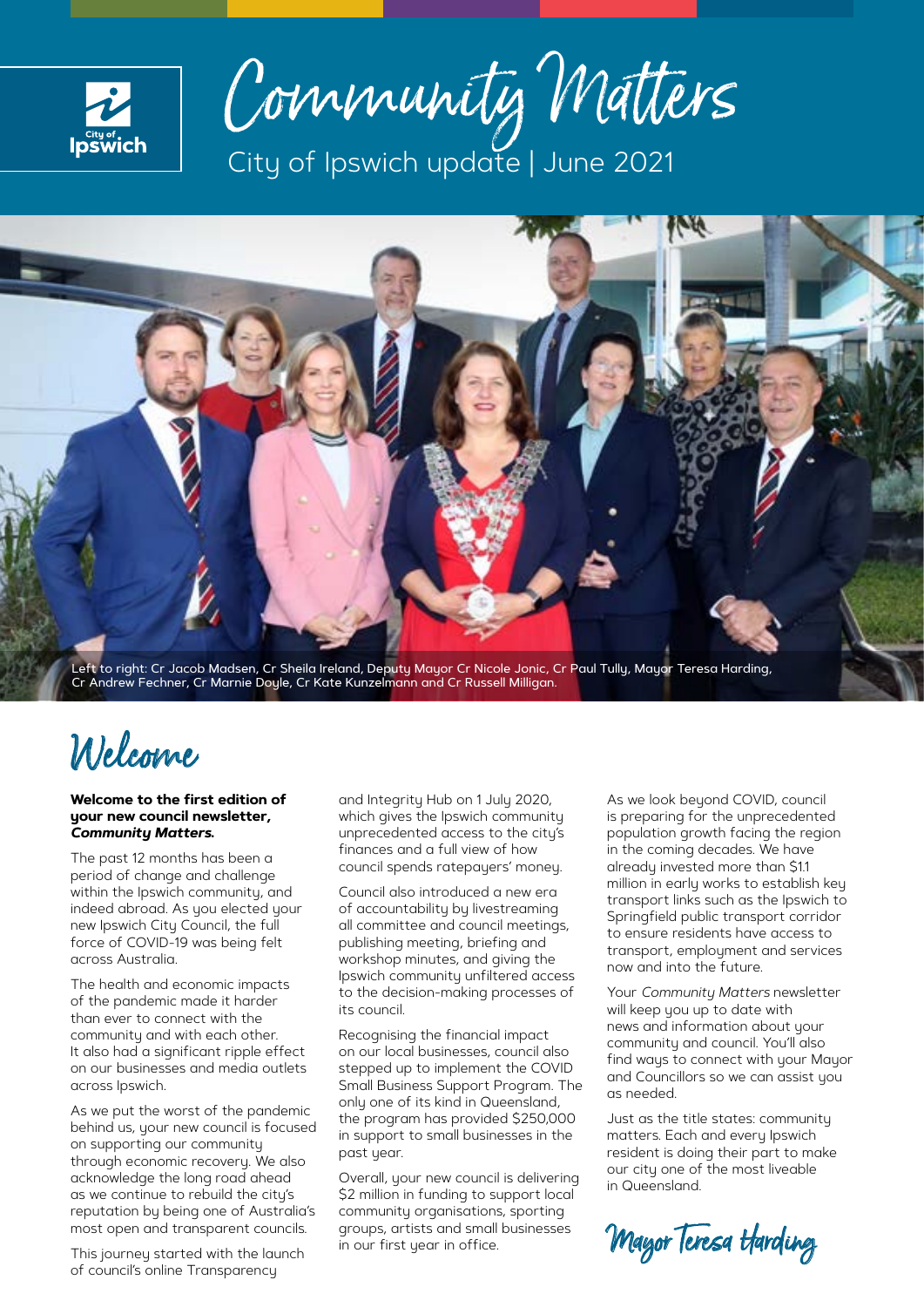

## **City-wide** update June 2021

**Spanning an area of 1,090 square kilometres, Ipswich is home to more than 232,930 residents and counting making it one of the fastest-growing cities in Queensland.** 



Mayor Teresa Harding

## **INNOVATIVE APPROACH TO WASTE ISSUES**

### **Ipswich drew a line in the sand on waste and resource recovery in 2020.**

Ipswich Mayor Teresa Harding said we all have a part to play in addressing our city's challenges and opportunities in the transition to the circular economy.

"April marked another step forward for Ipswich on waste and the circular economy as council adopted our 10-year roadmap for the future of waste management," Mayor Harding said.

The Resource Recovery Implementation Plan establishes four key pillars in our commitment to lead by example and deliver best practice solutions, including:

- 1. kerbside food and garden organics collection,
- 2. optimising the city co-mingled recycling service,
- 3. providing a new on-demand large item kerbside collections service, and
- 4. having fit-for-purpose waste and resource recovery infrastructure, including building a new recycling and refuse centre.

"I would like to thank all residents who provided feedback on the plan through conversations with councillors and on Shape Your Ipswich," Mayor Harding said.

"Waste disposal issues in our city are well known to our stakeholders, and it was council's priority to shape the strategy around community feedback, alongside legislative requirements and best practice.

"Leading by example is central to our city's new approach to addressing waste industry impacts. In 2018-19, the eight privately owned and operated landfills located in Ipswich received about 4.23 million tonnes of all waste generated by

Queenslanders, and our community received little or no benefit.

"Our Waste and Circular Economy Transformation Directive, passed in December 2020, drew a line in the sand. It's time for all levels of government and industry to step up.

"With the directive and plan delivered, council is moving ahead with implementation activities for a brighter future on waste and the circular economy.

"This means collaborating with the State Government, building relationships with key industry stakeholders to address their social license to operate, and working closely with mayors across South-East Queensland councils to transform the region's approach to managing household waste streams.

"Watch this space for more, and please visit Shapeyouripswich.com.au to have your say."

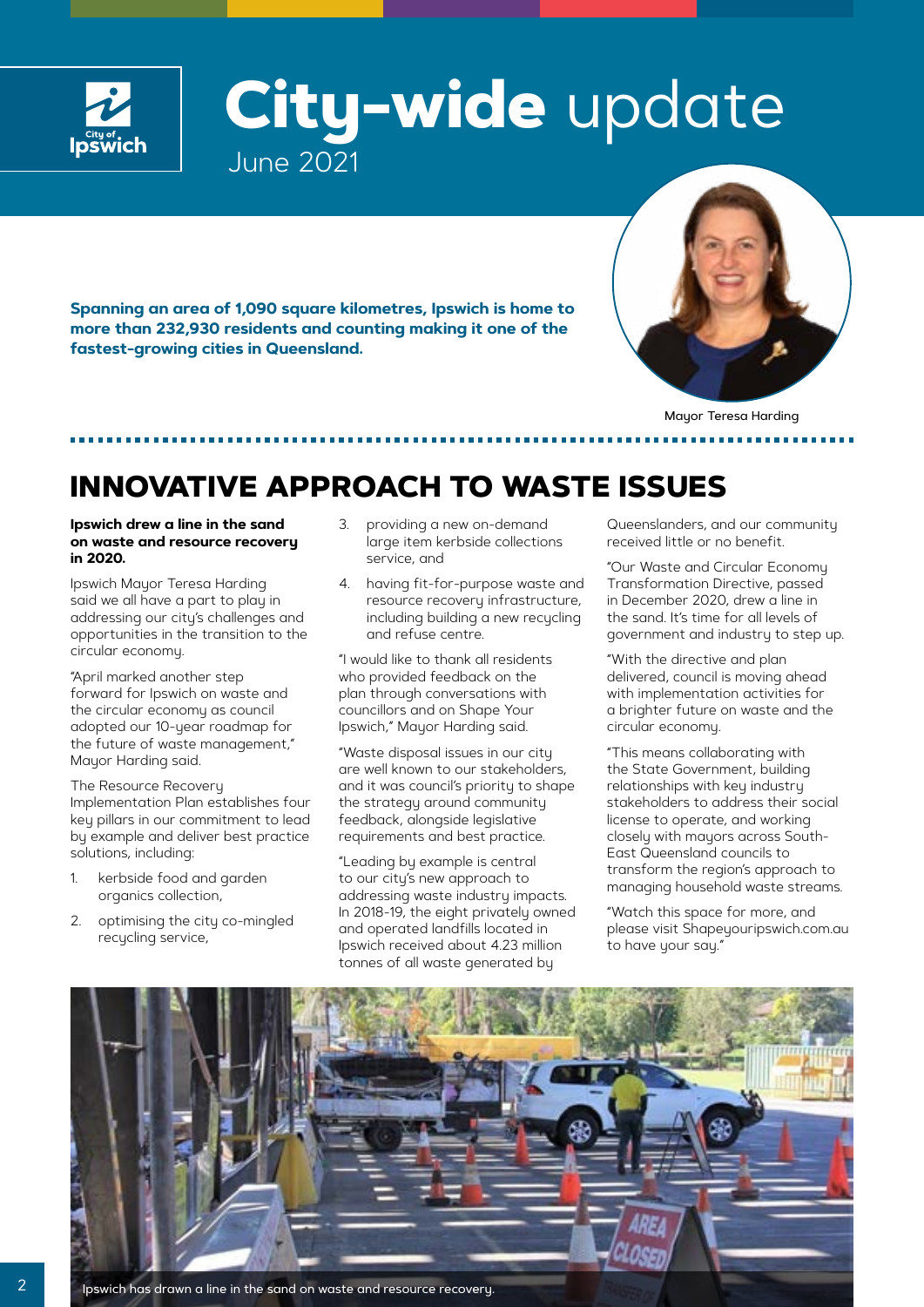### **GAMES PROPOSAL SUPPORTED**

**Ipswich City Council has formally backed the proposal to secure the 2032 Olympic and Paralympic Games in South-East Queensland, advancing Ipswich's role as a proposed host city.**

Councillors unanimously supported three key recommendations on council's involvement, including providing commitment and support to the election of Brisbane, Queensland as the Host City of the Games, describing it as an "exciting and unique opportunity" for the region.

Mayor Teresa Harding said the vote has sent a clear message ahead of the host decision for the 2032 Olympics and Paralympics: Ipswich is Games-ready.

Ipswich could play host to some of the world's best athletes as part of the Games, after it was included as a host city in the Brisbane 2032 proposal.

The under-construction Brisbane Lions' training and support centre at Springfield Central is currently being considered as the venue for the football preliminaries and modern pentathlon in the 2032 Games.

Mayor Harding said there was potential for more Ipswich venues to be considered as part of the proposal, as the city continues to grow as the Games master plan develops.

## **REDEVELOPMENT ON TRACK**

### **The final stages of the \$246 million Nicholas Street Precinct are fast approaching.**

Late June will see the opening of the first Ipswich Children's Library, which will complement the Ipswich Central Library after its opening in December 2020, adjacent in Tulmur Place.

The Commonwealth Hotel, which was taken apart brick by brick and restored in a delicate process, is almost complete and should be open to the public about the same time, when Ipswich City Council and the majority of its 1300 staff move into the new administration building at 1 Nicholas Street.

And council is expected to announce a new cinema operator for the Nicholas Street Precinct by August.

Mayor Teresa Harding said she is looking forward to speaking to residents and understanding their views on Nicholas Street's future.

"Tulmur Place, the new libraries and the retail, dining and entertainment precinct are designed for our community to enjoy in the decades ahead," Mayor Harding said.

An updated progress report at a recent full council meeting revealed that a significant numbers of major cinema operators had responded to council's expression of interest process, which ran from February to March this year.



Mayor Teresa Harding and Cr Marnie Doyle at Tulmur Place opening.

As a result of that process there were numerous parties who expressed an interest in either leasing the building or entering a management agreement with council.

Council had signed 15 initial agreements with major retailers with financial details yet to be finalised. The market had been impacted severely by the coronavirus pandemic in 2020-21.

Chair of the Ipswich Central Redevelopment Committee, Councillor Marnie Doule, said the Ipswich community was excited about the entertainment and retail prospects for the precinct.

 "The original business case could never have envisaged COVID, but progress continues to develop the city's newest entertainment and retail precinct," she said.

## **IGNITE YOUR FUN SIDE**

**Musicians, comedians, artists, circus performers and more will take over the city from 8 to 18 July for SPARK Ipswich – the reimagined Ipswich Festival.**

It all begins with a major art and light installation on the Bremer River and projections on the city's historic St Mary's Church.

Mayor Teresa Harding said the church, one of the city's most iconic heritage sites, would be a wonderful canvas to showcase local art.

"The works of 11 local artists will be projected onto the church over 11 nights in a stunning must-see visual display," Mayor Harding said.

"SPARK Ipswich is a celebration of all things Ipswich and will take performances direct to the community with family-themed acts live in our city's suburbs."

Another major drawcard of SPARK Ipswich will be Little Dau Out – a mini sustainability festival for the young and young at heart.

At Ripley, it will be bursting with music, hands on arts experiences, roving entertainment, food and fun. (Read more about this event on page 5)

For more information visit [SPARKIpswich.com.au](http://SPARKIpswich.com.au)

Another upcoming event to add to the diary this year is Galvanized: A Festival of Heritage.

It will showcase the city's best heritage experiences and events through tours, demonstrations and workshops held across 10 days from 27 August to 5 September.

Visit [Ipswichfestivals.com.au](http://Ipswichfestivals.com.au) for more information.

## **CONTACT DETAILS**

**Mayor Teresa Harding Phone** (07) 3810 6011 **Email** [mayor@ipswich.qld.gov.au](mailto:https://www.facebook.com/TeresaHardingIpswich) **F** [TeresaHardingIpswich](https://www.facebook.com/TeresaHardingIpswich)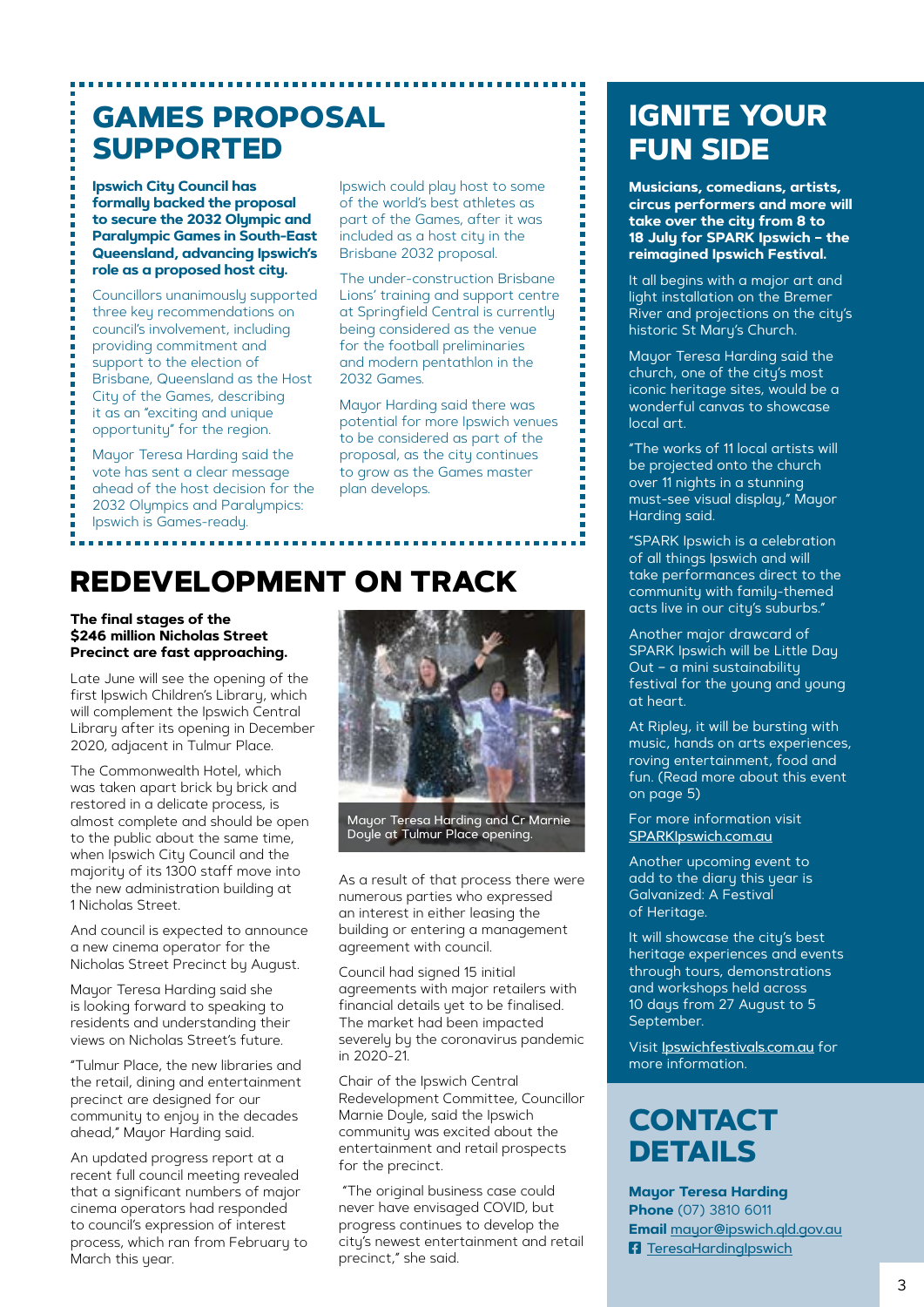

## **DIVISION 1** update

June 2021

**Division 1 stretches from Mt Mort in the west to White Rock in the east and includes Blackstone, Calvert, Deebing Heights, Ebenezer, Flinders View, Goolman, Grandchester, Jeebropilly, Lower Mount Walker, Mount Forbes, Mount Walker West, Mutdapilly, Peak Crossing, Purga, Raceview, Redbank Plains, Ripley, South Ripley, Swanbank and Willowbank.**



Cr Sheila Ireland Cr Jacob Madsen

### **Catch up with your councillors**

Throughout the year, your councillors will be coming to you as part of Ipswich City Council's Community Matters program. The program provides an opportunity for residents to catch up with their councillors and discuss important issues in their area. To find out more head to Ipswich.qld.gov.au/communitymatters

### **Inland Rail in train**

Are you impacted by the proposed Inland Rail route? Council is keeping it on the right track and making sure the Ipswich community's voices are heard by providing regular feedback to the Australian Rail Track Corporation, including most recently on the Calvert to Kagaru section's environmental impacts. Search 'Inland Rail' at **[Ipswich.qld.gov.au](http://Ipswich.qld.gov.au)** for more information.

### **Change continues**

The incredible transformation of Raceview's Small Creek from a concrete channel to a flourishing waterway habitat continues as part of a joint initiative of Ipswich City Council and Queensland Government. This year's focus has been on transforming a 350m stretch from Briggs Road to Poplar Street Park with native plants and new footpath and bikeway connections.

### **IN BRIEF IMPROVING SAFETY FOR STUDENTS**

**Ipswich City Council and the community at Fernbrooke State School have teamed up to improve the safety of the school by installing a new school zone.**

The installation of the new school zone came about after the community raised concerns about the large number of students crossing the road on Mt Juillerat Drive.

Given the foot traffic from students along this road Ipswich City Council made the decision to install the new school zone to slow motorists down during school peak times.

Councillor Sheila Ireland said the new school zone will ensure students are kept safe on their walk to and from school.

"The new 40km/h school zone will ensure students can cross Mt Juillerat Drive safely," Cr Ireland said.

"The new signage will also ensure the safety of students during these busy school drop off and pick up times.

"As our community grows this new school zone will also respond to our growing community needs."

Councillor Jacob Madsen said the safety of school students is a top priority for council.

"The community voiced their concerns for student safety, and we responded with this new school zone installation," Cr Madsen said.

"Student safety is council's top priority and working with the community on this project has been a huge success.

"I am glad to see more students walking to school now that there is a new school zone installed."



P&C president Pat Browning, Cr Sheila Ireland, Fernbrooke State School principal Darren Marsh, Cr Jacob Madsen and president of Springfield Police Division Neighbourhood Watch Jon Janetzki.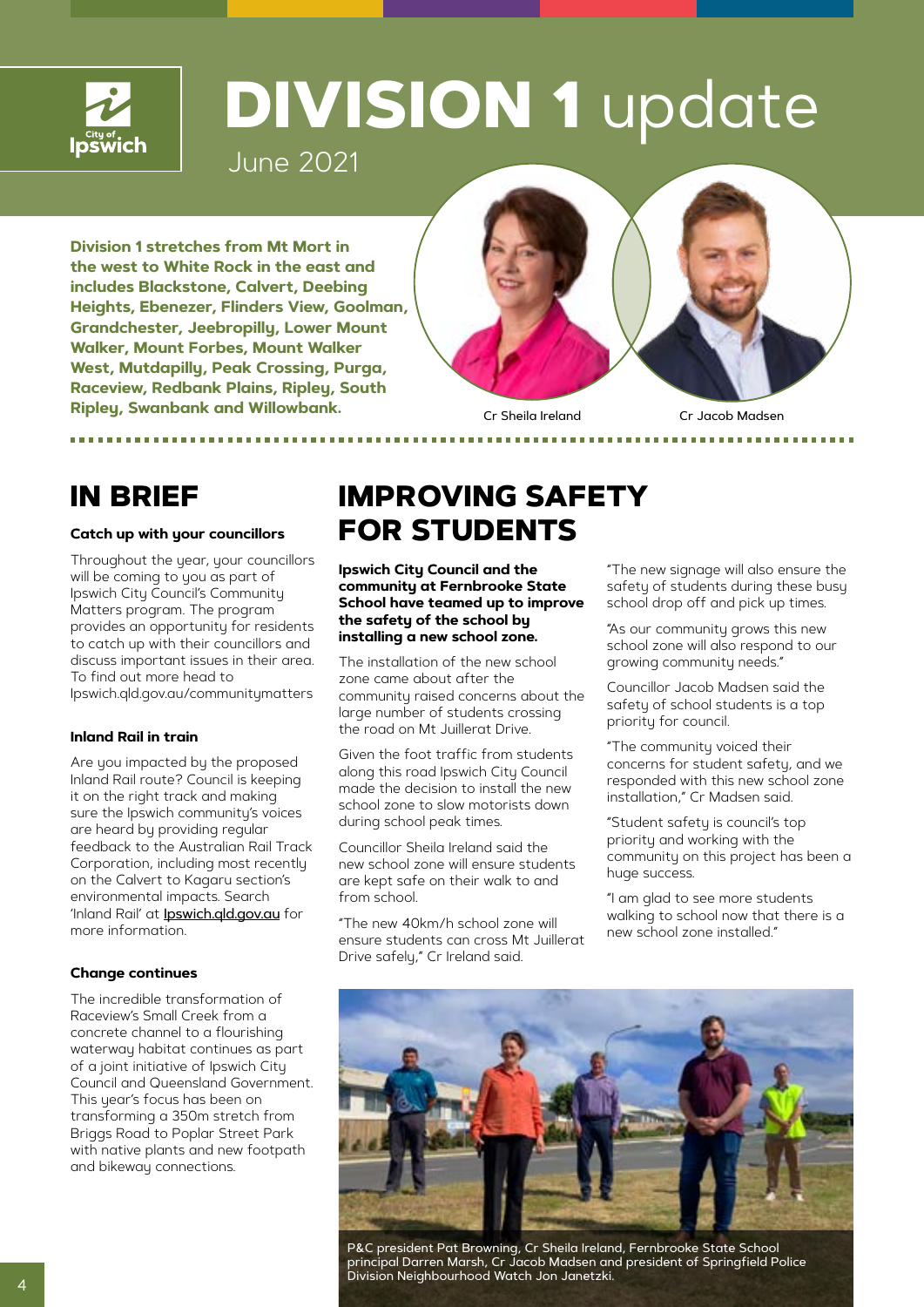## **BOOST FOR LOCAL FAMILIES : RAIL PROGRESS**

**There are plenty of reasons for local families to celebrate with an extension to the children's play area at Redbank Plains Recreation Reserve.**

The upgrade is stage 2 of council's masterplan for the park and is jointly funded by Ipswich City Council and the State Government under its COVID Works for Queensland program.

Councillor Sheila Ireland said the extension is part of council's wider masterplan for the recreation reserve.

"This is important infrastructure for our fast-growing community

and will be a welcome addition to local facilities," Cr Ireland said.

Councillor Jacob Madsen said Ipswich prides itself on being a family-friendly city.

"The new connection pathways, lighting, improved amenities block and car park extension will be of significant benefit to the community," Cr Madsen said.

Redbank Plains Recreation Reserve is off Redbank Plains Road, near Cedar Road.

For more about what council has planned for the future of Redbank Plains Recreation Reserve, visit [Shapeyouripswich.com.au](http://Shapeyouripswich.com.au)

## **HAVE BIG FUN AT LITTLE DAY OUT**

### **Ipswich's first contemporary music and arts festival designed for the young and young at heart is coming to Ripley this July.**

With a focus on sustainability, Little Day Out will be bursting with music, hands on art experiences, roving entertainment, food and fun.

Councillor Sheila Ireland said the event, a part of city-wide SPARK Ipswich celebrations, promised loads of fun.

"This exciting event has so much to offer including nature play, mural painting, circus skills workshops and a silent disco," Cr Ireland said.

Councillor Jacob Madsen said it would be a great day out for families.

"This is a children's event the likes of which Ipswich has not seen before with high-quality music and arts experiences as well as a focus on sustainability," Cr Madsen said.



by Ipswich artist Hanna Jones.

Little Day Out is on Saturday 18 July at Ripley Town Centre. Cost is \$5 per entry. There are two sessions: 9am to 11.30am and 1pm to 3.30pm.

To register for Little Day Out and a full program of SPARK Ipswich events, visit [SPARKipswich.com.au](http://SPARKipswich.com.au)

**Ipswich City Council's major project-of-the-future – the Ipswich Central to Springfield Central public transport corridor – has moved a step closer after being recognised by Infrastructure Australia.**

Councillors unanimously supported a motion from Division 1 Cr Jacob Madsen in January that council commit \$500,000 to the Ipswich to Springfield Rail Options Analysis, subject to the Federal Government matching the \$1 million commitment already made by the State Government.

The 2021 Infrastructure Priority List – a comprehensive investment roadmap to support Australia's recovery from the COVID-19 pandemic – includes the proposed 25km public transport corridor known as I2S.

The I2S public transport corridor would include up to nine new rail stations between Ipswich Central and Springfield Central, including boom suburbs Redbank Plains, Ripley, Deebing Heights and Yamanto.

The listing represents an important step forward to support Ipswich's unprecedented population growth.

Councillor Sheila Ireland said council and the community recognised I2S as the most significant project as it would benefit Ipswich as well as the broader region and the nation.

"Ipswich is the fastest-growing city in Queensland and recognition by Infrastructure Australia is significant. We need investment to keep our growing community connected to essential services and economic opportunities," Cr Ireland said.

With about 70 per cent of the population growth in Ipswich occurring between Ipswich and Springfield, this public transport corridor is vital to keeping the community moving.

## **CONTACT DETAILS**

**Cr Sheila Ireland Phone** (07) 3810 8190 **Mob** 0499 015 883 **Email** [sheila.ireland@ipswich.qld.gov.au](mailto:sheila.ireland@ipswich.qld.gov.au) **R** [sheilairelanddivision1](https://www.facebook.com/sheilairelanddivision1)

**Cr Jacob Madsen Phone** (07) 3810 8191 **Mob** 0499 015 031 **Email** [jacob.madsen@ipswich.qld.gov.au](mailto:jacob.madsen@ipswich.qld.gov.au) **F**acriacobmadsen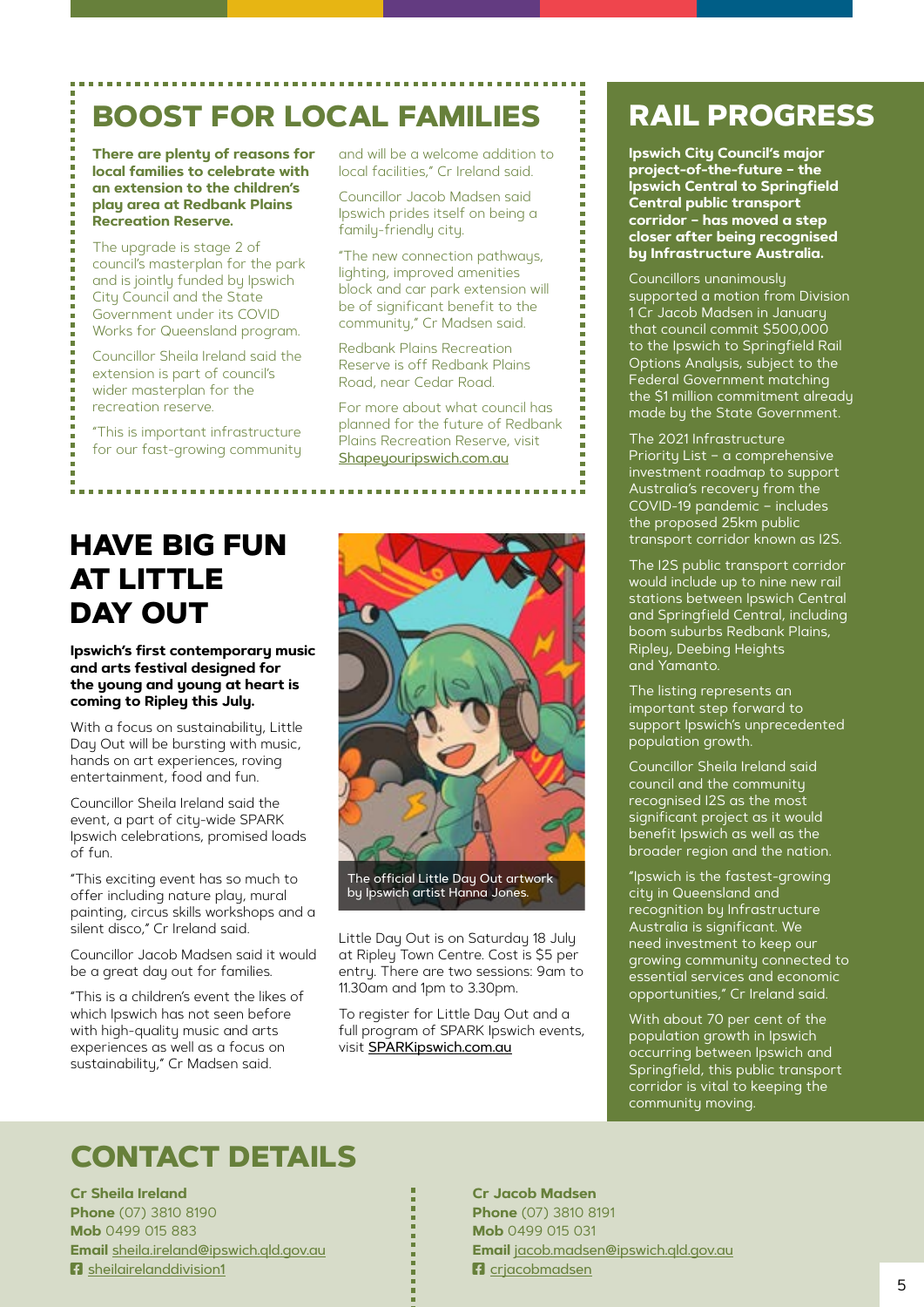

## **DIVISION 2** update

June 2021

**Division 2 stretches from Gailes in the north to Spring Mountain in the south, and includes Augustine Heights, Bellbird Park, Brookwater, Camira, Goodna, Springfield and more.** 



Cr Paul Tully Cr Nicole Jonic

*<u>A A A A A A A</u>* 

### **Intersection to be upgraded**

The intersection at Alice and Queen Streets in Goodna is in the early planning stages for an upgrade, which will improve the safety and functionality of the intersection. The intersection upgrade has been identified in council's *iGO Road Safety Action Plan* which ensures residents can move around safely as the area grows.

### **Meet your councillors**

Throughout the year, your councillors will be coming to you as part of Ipswich City Council's Community Matters program. The program provides an opportunity for residents to catch up with their councillors and discuss important issues in their area. To find out more head to Ipswich.qld.gov.au/communitymatters

### **Artwork brightens boxes**

Have you seen the colourful art that has been popping up around the community? Council joined forces with local school students to wrap five traffic signal boxes as part of an anti-vandalism measure. Spring Mountain State School students worked with First Nations artist Libby Harward to create the artwork in a Lendlease supported workshop.

## **IN BRIEF STADIUM WORKS BEGIN**

**Construction has begun on the Brisbane Lions' boutique stadium at Springfield Central, which will play host to the famous club's champion women's team and the men.**

Ipswich City Council's fit-for-purpose work has been completed and the Lions have executed a head contract for construction of the new training and support centre – called Brighton Homes Arena – with Hutchinson Builders.

The first sod was turned by federal, state and local politicians in May 2020.

By the end of the September we will see considerable progress, and by this time next year the grandstand and other buildings will be nearly complete. Handover will occur at the end of September next year, in time for the AFLW and AFL pre-seasons.

The \$70 million complex, which will include community fields and facilities, sits in the middle of Division 2 with proud local councillors Paul Tully and Nicole Jonic spruiking Brighton Homes Arena.

Councillor Paul Tully said the \$6.2 million contributed by council had got the ground fit for purpose and ready for construction.

"This once might have been described as the middle of nowhere, but it is now the middle of everuwhere." he said, pointing to the adjacent Springfield Central railway station and Orion Springfield Central shopping centre.

Councillor Nicole Jonic, recently appointed the city's new Deputy Mayor, said the project was going to be "phenomenal" for Ipswich.

"As a woman, I am very excited that the 2021 premiership-winning Lions women's team has a location that they can call their own," Cr Jonic said.



Cr Paul Tully and Cr Nicole Jonic at the Brighton Homes Arena in Springfield Central.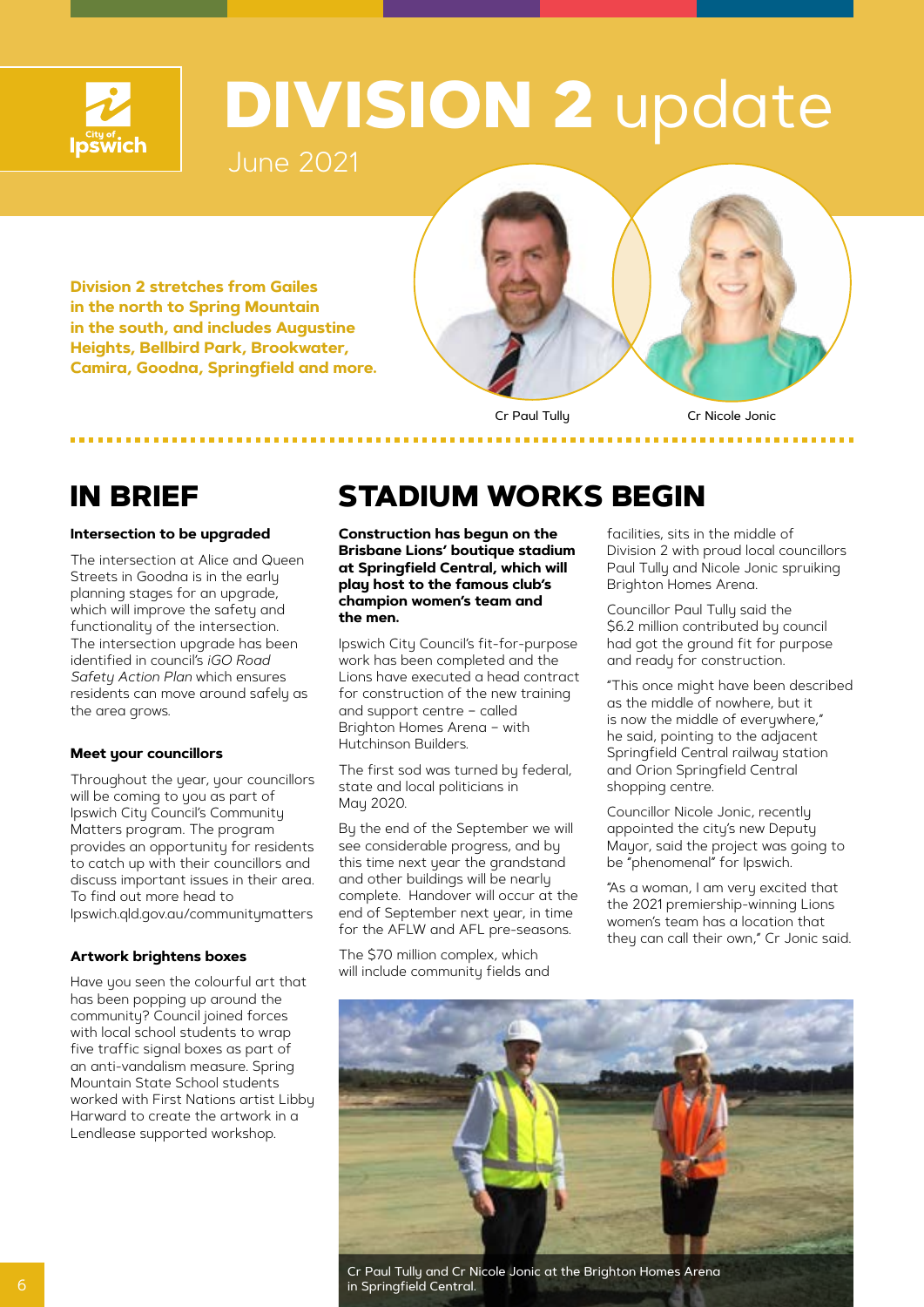## **TOPPING THE LIST FOR GROWTH**

**Our community continues to grow and develop with Spring Mountain leading the charge.**

Ninety new houses were built in Spring Mountain in the period from 1 January to 31 March 2021.

Councillor Nicole Jonic said Ipswich is one of the most liveable regions in Queensland.

"Council is committed to ensuring infrastructure and services are delivered for our residents and we work with both the State and Federal governments to advocate

**DRIVING TOWARDS IPSWICH'S FUTURE** 

**Work has started on the upgrade and duplication of the busy Springfield Greenbank Arterial and Springfield Parkway, which is set to be the city's biggest road project.** 

Councillor Nicole Jonic thanked motorists in advance for their patience while council carried out the extensive project which will be delivered in three stages.

"The majority of the road upgrade will involve the construction of two new traffic lanes adjacent to the existing road. For these sections traffic delays are expected to be minimal," Cr Jonic said.

"However, where intersections will be upgraded from roundabouts to traffic signals, some disruptions may occur. Traffic flows will be maintained particularly during peak traffic periods."

Councillor Paul Tully said the \$20 million upgrade would help decrease traffic congestion in the long term.

for investment in our community," Cr Jonic said.

Councillor Paul Tully said 257 people had moved into Spring Mountain in the first quarter of the year and he welcomes new residents to the city.

"Ipswich has consistently ranked as one of the fastest-growing cities in Queensland and council have set an agenda for economic and social prosperity to drive jobs and opportunities for Ipswich residents," Cr Tully said.



"This upgrade is necessary to meet the population and employment growth in the area, and the associated travel demands," Cr Tully said.

"These roads are identified as a principal cycle route within council's *iGO Active Transport Action Plan* and the Queensland Government's *SEQ Principal Cycle Network Plan*."

The Springfield Greenbank Arterial upgrade is a joint initiative of Ipswich City Council and Queensland Government.

## **STORM RESPONSE**

**A destructive hailstorm hit Ipswich on Halloween, 31 October 2020 bringing significant damage to residential properties across Ipswich including Springfield, Springfield Central, Springfield Lakes as well as Rosewood, Willowbank and Thagoona.**

Recovery crews, emergency arm-in-arm in the aftermath of the storm and continue to do so eight months on.

Councillor Nicole Jonic is the chair of the Halloween hailstorm taskforce which engages with to address the ongoing impacts damaged areas.

and their lives back together as prolonged recovery and reconstruction continues," Cr Jonic said.

Councillor Paul Tully said a lot of work was still happening in the

for residents affected by the

city-wide disaster resilience and preparedness project which will put practical plans in place to minimise hardship for residents using some lessons learned from this disaster.

can be found on the **Shape Your** [Ipswich website](https://www.shapeyouripswich.com.au/).

## **CONTACT DETAILS**

**Cr Paul Tully Phone** (07) 3810 8192 **Email** [paul.tully@ipswich.qld.gov.au](mailto:paul.tully@ipswich.qld.gov.au) **R** [PaulGTully](https://www.facebook.com/PaulGTully)

**Cr Nicole Jonic Phone** (07) 3810 8193 **Email** [nicole.jonic@ipswich.qld.gov.au](mailto:nicole.jonic@ipswich.qld.gov.au) **F**a [NicoleJonicDiv2](https://www.facebook.com/NicoleJonicDiv2)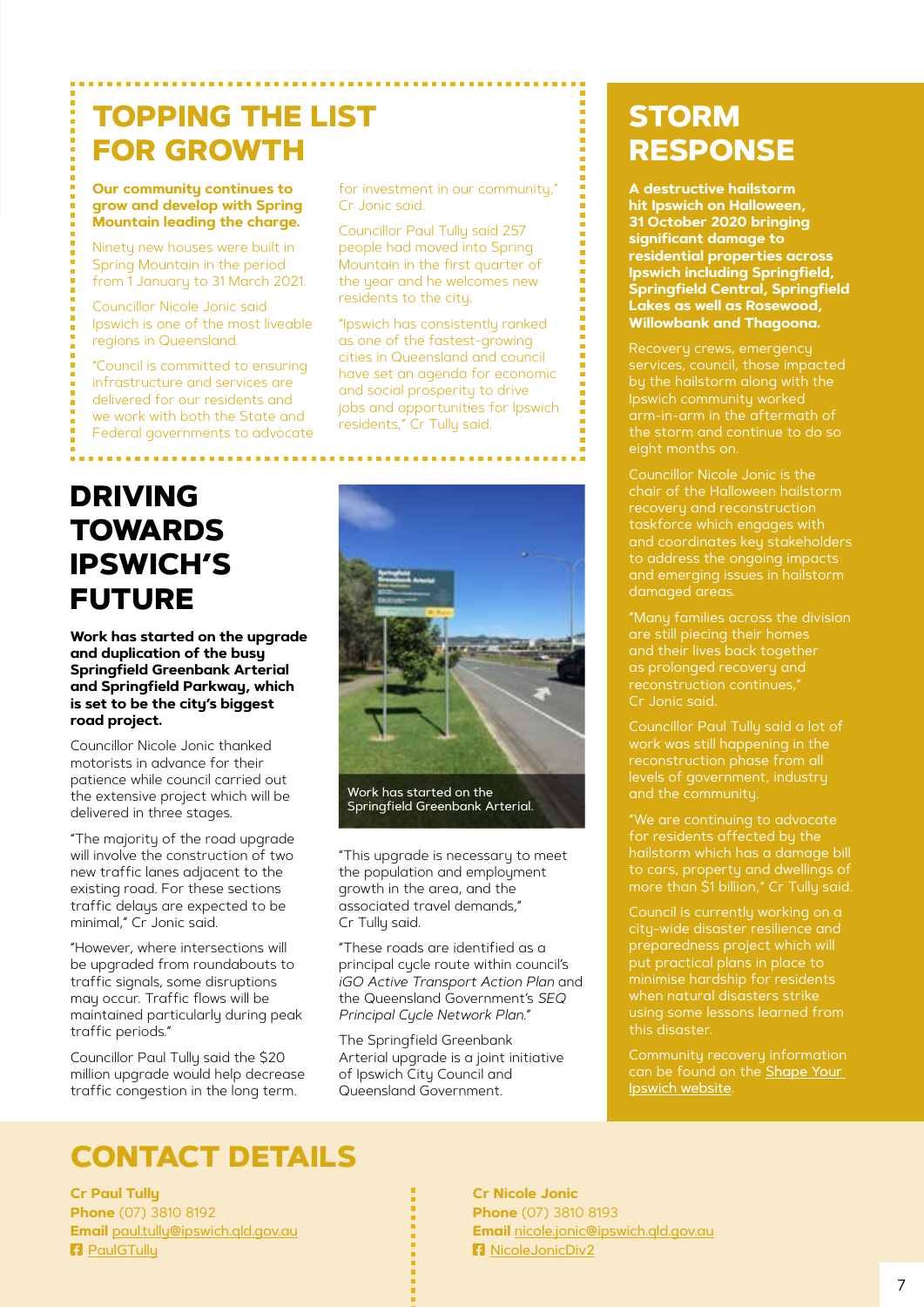

## **DIVISION 3** update

June 2021

**Division 3 stretches from One Mile and Leichhardt in the west to parts of Redbank in the east, and includes Booval, Bundamba, Collingwood Park, Dinmore, Eastern Heights, Riverview, Silkstone, Woodend and more.**



Cr Marnie Doyle Cr Andrew Fechner

### **Fence-tastic upgrade**

Shooting hoops at Hector Chapman Park just got safer after fencing was installed around the Jessica Street and Riverview Road corner of the popular Riverview park. The new fence was installed in response to community concerns about the park's proximity to the two busy roads, making the park safer for local families to enjoy.

### **Local heroes get new digs**

They're always there when we need them, and now our SES volunteers can look forward to the opening of a new amenities facility at their Thorn Street depot. A joint initiative of Ipswich City Council and Queensland Government, the new building will offer additional comforts for those who often work around the clock during disasters.

### **Councillors coming to you**

Throughout the year, your councillors will be coming to you as part of Ipswich City Council's Community Matters program. The program provides another opportunity for residents to catch up with their councillors and discuss important issues in their area. To find out more head to **[Ipswich.qld.gov.au/](http://Ipswich.qld.gov.au/communitymatters)** [communitymatters](http://Ipswich.qld.gov.au/communitymatters)

## **IN BRIEF REVIVING THE BREMER'S BANKS**

**A weeding blitz under the Bradfield Bridge has kicked off a large-scale clean-up of the Bremer River's inner-city banks.**

Castor Oil, Leucauna and Glucine weeds were targeted along the one kilometre section of the riverbank.

Councillor Marnie Doyle said it was the start of an extensive transformation of one of the most popular stretches of the Bremer River.

"Tackling the weed infestations in the town reaches of the Bremer River is a priority for council as part of our Habitat Connections Program," Cr Doyle said.

"We're expecting the weeds to be removed by September this year, and then we can start reviving the banks with native plants.

"With more than \$120,000 to be invested in this specific area over the next five years, it's set to undergo an impressive transformation."

Councillor Andrew Fechner said regular maintenance would continue over the coming months to get the banks under control before revegetation would give the area a new lease on life.

"This will benefit the native animals and plants that inhabit the Bremer catchment and drastically improve this stretch of the river for our community's enjoyment," Cr Fechner said.

"The Bremer River is central to our city's history and deserves our best efforts to recuperate it for the future."

"We will continue to deliver targeted actions and investment to improve the Bremer and other Ipswich waterways."



The Bremer River bank after the weeding blitz.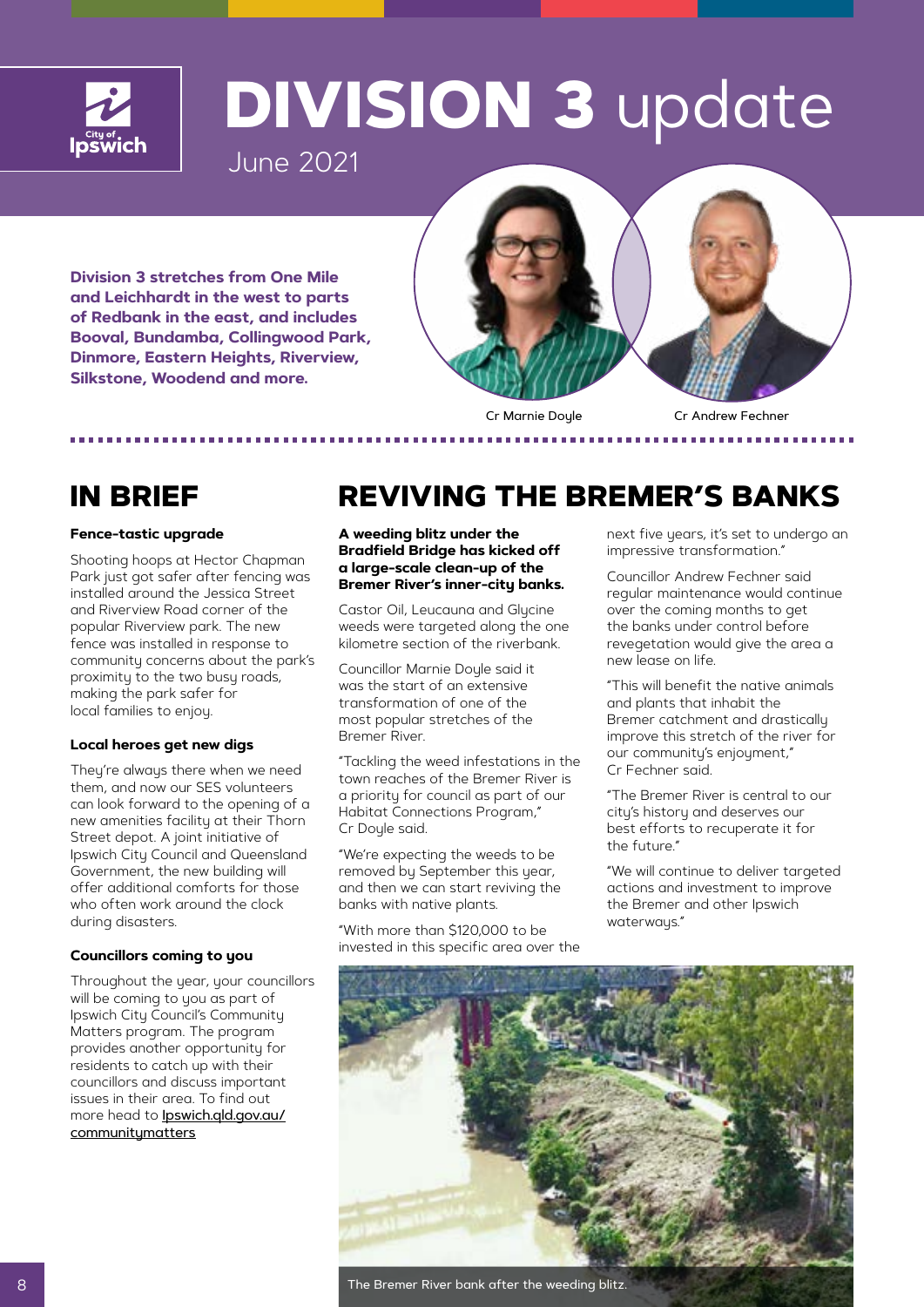## **CREATING MORE PLACES TO PLAY**

**Get set for an adventurous new experience at Denmark Hill Conservation Reserve, with ongoing upgrades to the park promising hours of fun for local families once finished.**

The upgrades include construction of a pedestrian bridge, shelters and barbecue, pathways, carpark lighting and a nature-based playspace.

Councillor Andrew Fechner said the reserve upgrades would help meet the different needs of our growing city.

"I'm excited that visitors to the Denmark Hill Conservation

## **KEEPING RESIDENTS MOVING**

### **Collingwood Park road works are nearing completion as a part of council's annual road resealing program.**

The roads receiving the reseal were McLaughlin Street, Herman Avenue, Perryman Court and Moloney Street.

Councillor Marnie Doyle said this work would help the roads last into the future.

"This maintenance is designed to help protect these local Collingwood Park roads from damage due to water seepage and vehicle use." Cr Doule said.

"We absolutely appreciate the cooperation and patience of residents when these maintenance activities are happening".

Council also plans to add a left-turn arrow to the traffic signals at the intersection of Collingwood Drive and Eagle Street.

Reserve will soon enjoy new recreational facilities, pathways and an exciting new playspace to explore," Cr Fechner said.

Councillor Marnie Doyle said the community wouldn't have to wait long to check out the improvements.

"With the community's cooperation, work has progressed well and we are expecting the works to be completed by late 2021," Cr Doyle said.

Got a question about the project? Get in touch at [IED.Projects@](mailto:IED.Projects@ipswich.qld.gov.au) [ipswich.qld.gov.au](mailto:IED.Projects@ipswich.qld.gov.au)



Cr Marnie Doyle and Cr Andrew Fechner at the intersection of Collingwood Drive and Eagle Street.

Councillor Andrew Fechner said the upgrade was intended to improve traffic flow.

"A left-turn arrow from Eagle Street into Collingwood Drive should help local road users move more swiftly through this busy intersection," Cr Fechner said.

## **FABULOUS NEW FACADES**

**Ipswich Central is looking lovelier after two Brisbane Street shopfronts received a fresh lease on life through a new program aimed at improving facades in the CBD.** 

Ipswich's oldest business CJ Vogler & Son and historic 80 Brisbane Street were the first to undergo a shopfront transformation, after council committed \$137,000 to its pilot Façade Improvement Program.

As part of a wider strategy to boost Ipswich Central businesses, the program offered matched funding of up to \$15,000 to help building owners revitalise their facades.

Councillor Marnie Doyle said the rejuvenated shopfronts helped improve the Ipswich Central streetscape.

"The appearance of the city's businesses affects perception of an area and how often people visit," Cr Doyle said.

"Each of these lovingly updated shopfronts enhance the streetscape.

Councillor Andrew Fechner said he was looking forward to seeing additional upgraded shopfronts following the success of the first two façade improvements.

"It's wonderful to see the shopfronts coming together so quickly," Cr Fechner said.

"The pilot Façade Improvement Program is a great initiative which has been strongly supported by local businesses and will improve the overall look of our CBD."

Ten additional shopfronts will be improved under round one of the program.

## **CONTACT DETAILS**

**Cr Marnie Doyle Phone** (07) 3810 8194 **Mob** 0499 018 360 **Email** [marnie.doyle@ipswich.qld.gov.au](mailto:marnie.doyle@ipswich.qld.gov.au) **F** [MarnieDoyleDivision3](https://www.facebook.com/MarnieDoyleDivision3)

**Cr Andrew Fechner Phone** (07) 3810 8195 **Mob** 0499 016 787 **Email** [andrew.fechner@ipswich.qld.gov.au](mailto:andrew.fechner@ipswich.qld.gov.au) **F**[AndrewFechnerDiv3](https://www.facebook.com/AndrewFechnerDiv3)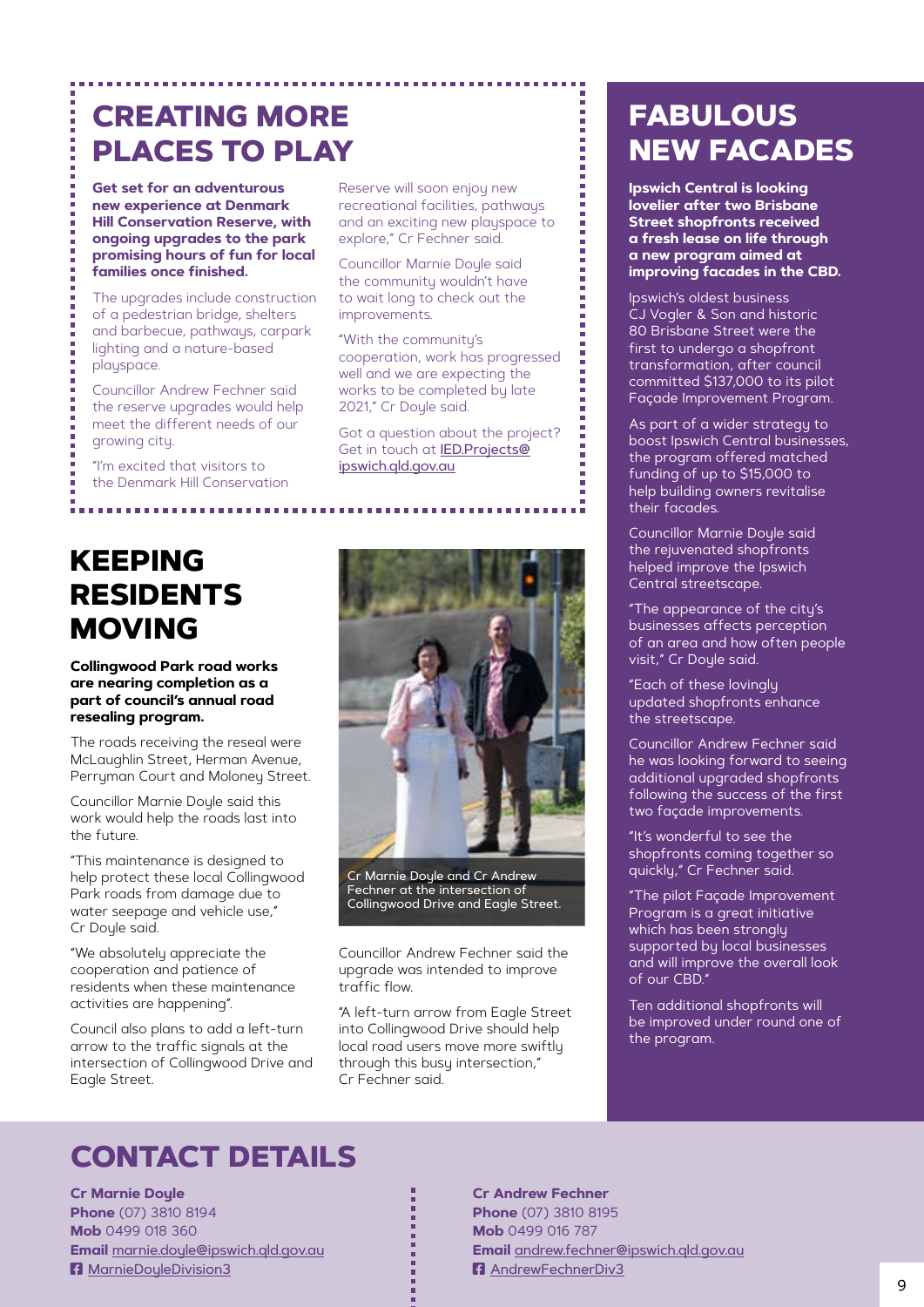

## **DIVISION 4** update

June 2021

**Division 4 stretches from Woolshed in the west to Barellan Point in the east, and includes Rosewood, Brassall, Amberley, Pine Mountain, Yamanto, Karalee, Marburg and more.** 



Cr Russell Milligan Cr Kate Kunzelmann

### **A step forward**

There's never been a better time to hit the pavement in Brassall after a section of the footpath on Pine Mountain Road near Shelley Street recently scored an upgrade. The new and improved footpath makes it easier and safer for the community to walk or cycle in their suburb. So how about that afternoon jog?

### **Councillor catchups**

Throughout the year, your councillors will be coming to you as part of Ipswich City Council's Community Matters program. The program provides an opportunity for residents to catch up with their councillors and discuss important issues in their area. To find out more head to Ipswich.qld.gov.au/communitymatters.

### **Reconstruction continues**

A destructive hailstorm hit Ipswich on Halloween, 31 October 2020 bringing significant damage to properties across Ipswich including Rosewood, Willowbank and Thagoona. Recovery crews, emergency services, council, and the community worked arm-inarm in the aftermath of the storm and continue to do so eight months on. See Division 2 pages for more information.

## **IN BRIEF ROSEWOOD WORKS NEAR COMPLETION**

**The Edward Street rehabilitation project at Rosewood is nearing completion with the works on target to be finished by the end of June.** 

The works include rehabilitating the road pavement, replacing kerbing and channel as well as replacement of gully pits.

Residents of Edward Street will also receive new driveway inverts.

Councillor Kate Kunzelmann said the upgrades will greatly benefit the community of Rosewood.

"Not only will the road resurfacing make it safer for local motorists, it will also improve the look and feel of the street," Cr Kunzelmann said.

"The new kerbing and drainage systems will benefit local residents especially in times when we are experiencing heavy rainfall."

Councillor Russell Milligan said the end result would bring significant benefits to the community.

"The end result for locals will be worth it, these street upgrades are an integral part of our community's safety," Cr Milligan said.

"These upgrades will also help to keep water off our roads and help in keeping residents' properties safe during heavy rain."



Cr Russell Milligan and Cr Kate Kunzelmann at Edward Street in Rosewood.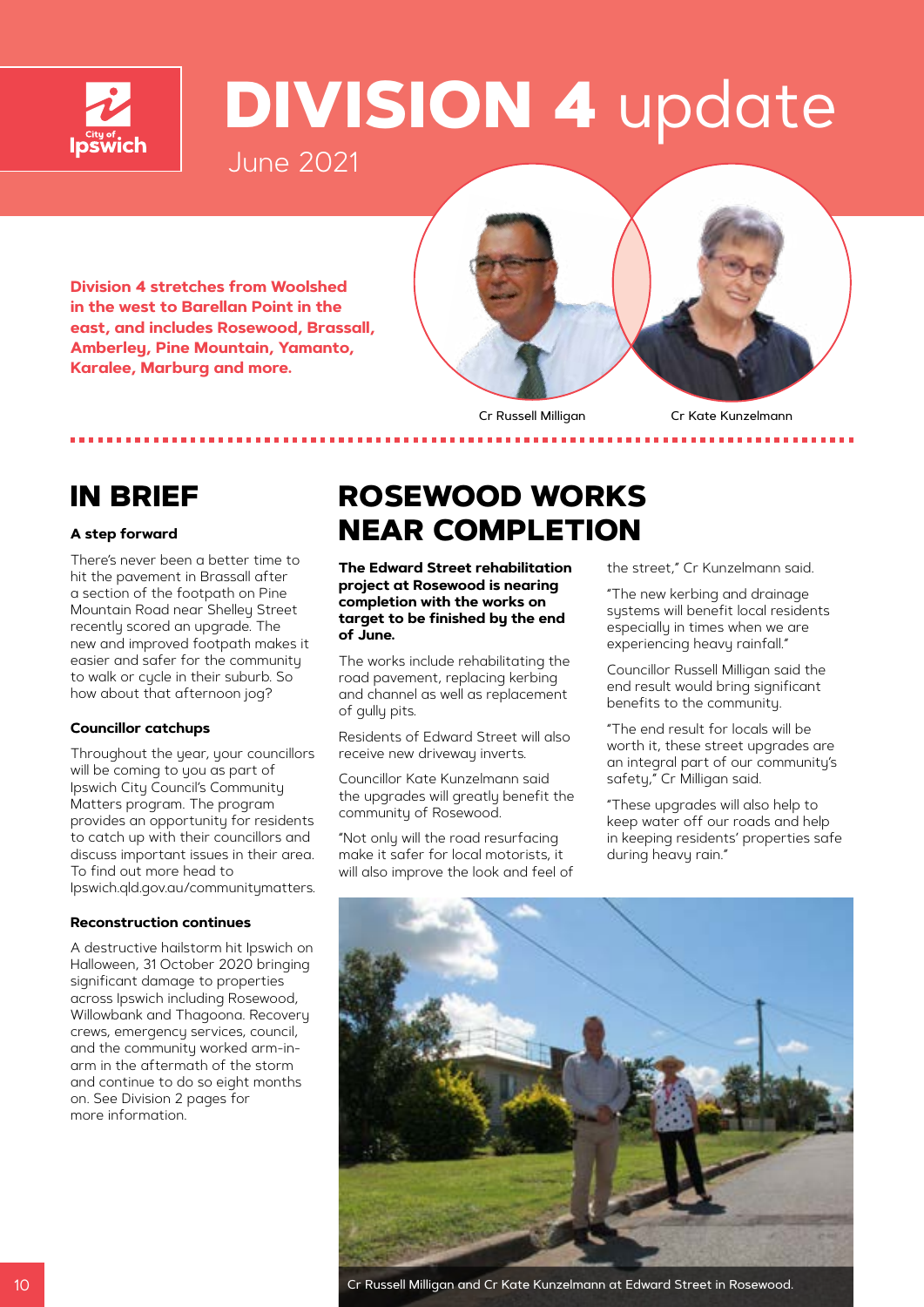## **SPORTS GROUND IMPROVED**

**There is plenty to celebrate for Rosewood United Soccer Club with Ipswich City Council delivering improved storage and upgraded parking at Caledonian Park at Thagoona.**

The upgrade delivers a new 12m x 9m storage shed with awning, a new *Disability Discrimination Act* (DDA) compliant concrete footpath and Persons with Disability (PWD) carpark.

Councillor Kate Kunzelmann said council is committed to ensuring all council facilities are accessible.

"Council is committed to supporting our residents and ensuring our facilities are accessible," Cr Kunzelmann said.

Councillor Russell Milligan said he is excited to see the community using the new space.

"This new shed is a welcome addition to the Thagoona community and will benefit all community members," Cr Milligan said.

This project is funded by the Australian Government's Local Roads and Community Infrastructure Program as an economic stimulus project in response to the COVID-19 economic downturn.

### **IMPRESSIVE TRANSFORMATION**



### **More than 200 tonnes of rock and 11,000 plants have drastically improved a 180-metre section of Ironpot Creek at Pine Mountain.**

Councillor Russell Milligan said the significant works will help prevent erosion from collapsing the creek's banks, giving a major boost to the health of the Bremer River.

"This section of Ironpot Creek was identified in council's *Waterway Health Strategy* as an area requiring targeted actions," Cr Milligan said.

"These works will prevent up to 100 cubic metres of sediment each year from washing into the Bremer River and contributing to poor waterway health scores."

Councillor Kate Kunzelmann said the works would provide major benefits for residents and the environment now and into the future.

"These works will also protect nearby properties from worsening erosion," Cr Kunzelmann said.

"The design and construction will allow native vegetation to re-establish, and by slowing the stormwater runoff from nearby urban areas will make for a healthier creek sustem."

The Ironpot Creek stabilisation project is a joint initiative of Ipswich City Council and Queensland Government.

## **MARBURG'S LOO-BRARY**

### **Have you had a chance to read a book in the dunny at Marburg?**

A sprawling street library with a tin outhouse-style reading room popped up out the front of the green shed in the centre of town earlier this year.

The street libraru was delivered into the hands of the Marburg and District Residents Association after Ipswich Libraries successfully applied to have the street library donated by Street Library Australia.

Councillor Russell Milligan said it was a great way to bring books to rural areas as Ipswich's population booms.

"Marburg and District Residents Association have shown real enthusiasm for having this street library in their community," Cr Milligan said.

"Not only did they embrace the idea but they built on it to put their own unique country stamp on it by adding additional libraries and reading room."

Councillor Kate Kunzelmann said it was wonderful to be able to use the service provided by the community for the community.

"I congratulate the local residents and artists who have spent a lot of voluntary time to put this street library together," Cr Kunzelmann said.

"This is a grass roots initiative free from bureaucracy and for people who love books it's a great way to be able to access them.

There are no check outs or returns, simply drop books into the street library when walking past or reach in and take what interests you.

## **CONTACT DETAILS**

**Cr Russell Milligan Phone** (07) 3810 8197 **Email** [russell.milligan@ipswich.qld.gov.au](mailto:russell.milligan@ipswich.qld.gov.au) **F** [RussellMilliganIpswich](https://www.facebook.com/RussellMilliganIpswich)

**Cr Kate Kunzelmann Phone** (07) 3810 8196 **Mob** 0499 014 884 **Email** [kate.kunzelmann@ipswich.qld.gov.au](mailto:kate.kunzelmann@ipswich.qld.gov.au) F1 [CouncillorKateKunzelmann](https://www.facebook.com/CouncillorKateKunzelmann)